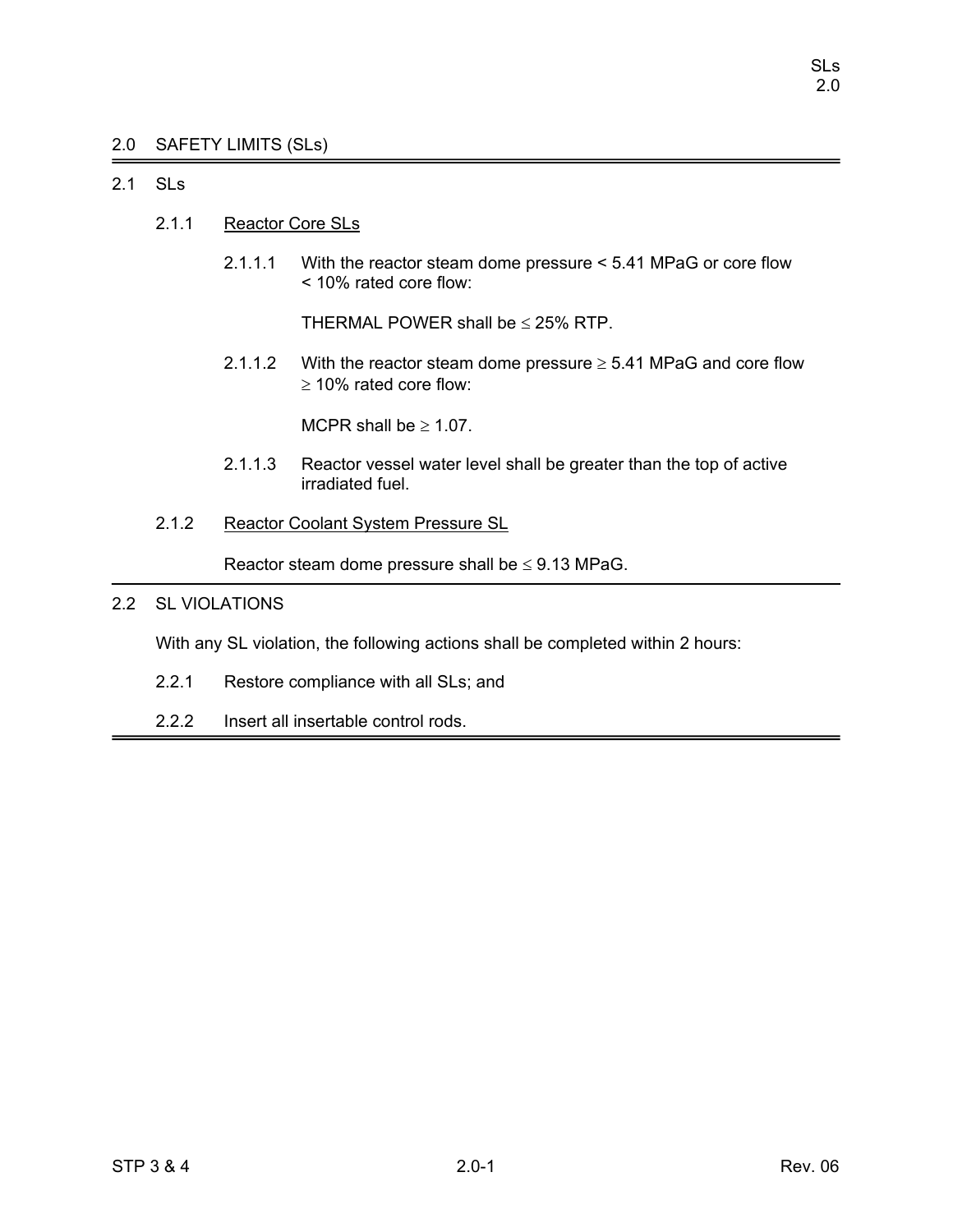# B 2.0 SAFETY LIMITS (SLs)

#### B 2.1.1 Reactor Core SLs

#### **BASES**

BACKGROUND GDC 10 (Ref. 1) requires, and SLs ensure, that specified acceptable fuel design limits are not exceeded during steady state operation, normal operational transients, and anticipated operational occurrences (AOOs).

> The fuel cladding integrity SL is set such that no significant fuel damage is calculated to occur if the limit is not violated. Because fuel damage is not directly observable, a stepback approach is used to establish an SL, such that the MCPR is not less than the limit specified in Specification 2.1.1.2. MCPR greater than the specified limit represents a conservative margin relative to the conditions required to maintain fuel cladding integrity.

The fuel cladding is one of the physical barriers that separate the radioactive materials from the environs. The integrity of this cladding barrier is related to its relative freedom from perforations or cracking. Although some corrosion or use related cracking may occur during the life of the cladding, fission product migration from this source is incrementally cumulative and continuously measurable. Fuel cladding perforations, however, can result from thermal stresses, which occur from reactor operation significantly above design conditions.

While fission product migration from cladding perforation is just as measurable as that from use related cracking, the thermally caused cladding perforations signal a threshold beyond which still greater thermal stresses may cause gross, rather than incremental, cladding deterioration. Therefore, the fuel cladding SL is defined with a margin to the conditions that would produce onset of transition boiling (i.e., MCPR = 1.00). These conditions represent a significant departure from the condition intended by design for planned operation. The MCPR fuel cladding integrity SL ensures that during normal operation and during AOOs, at least 99.9% of the fuel rods in the core do not experience transition boiling.

Operation above the boundary of the nucleate boiling regime could result in excessive cladding temperature because of the onset of transition boiling and the resultant sharp reduction in heat transfer coefficient. Inside the steam film, high cladding temperatures are reached, and a cladding water (zirconium water) reaction may take place. This chemical reaction results in oxidation of the fuel cladding to a structurally weaker form. This weaker form may lose its integrity, resulting in an uncontrolled release of activity to the reactor coolant.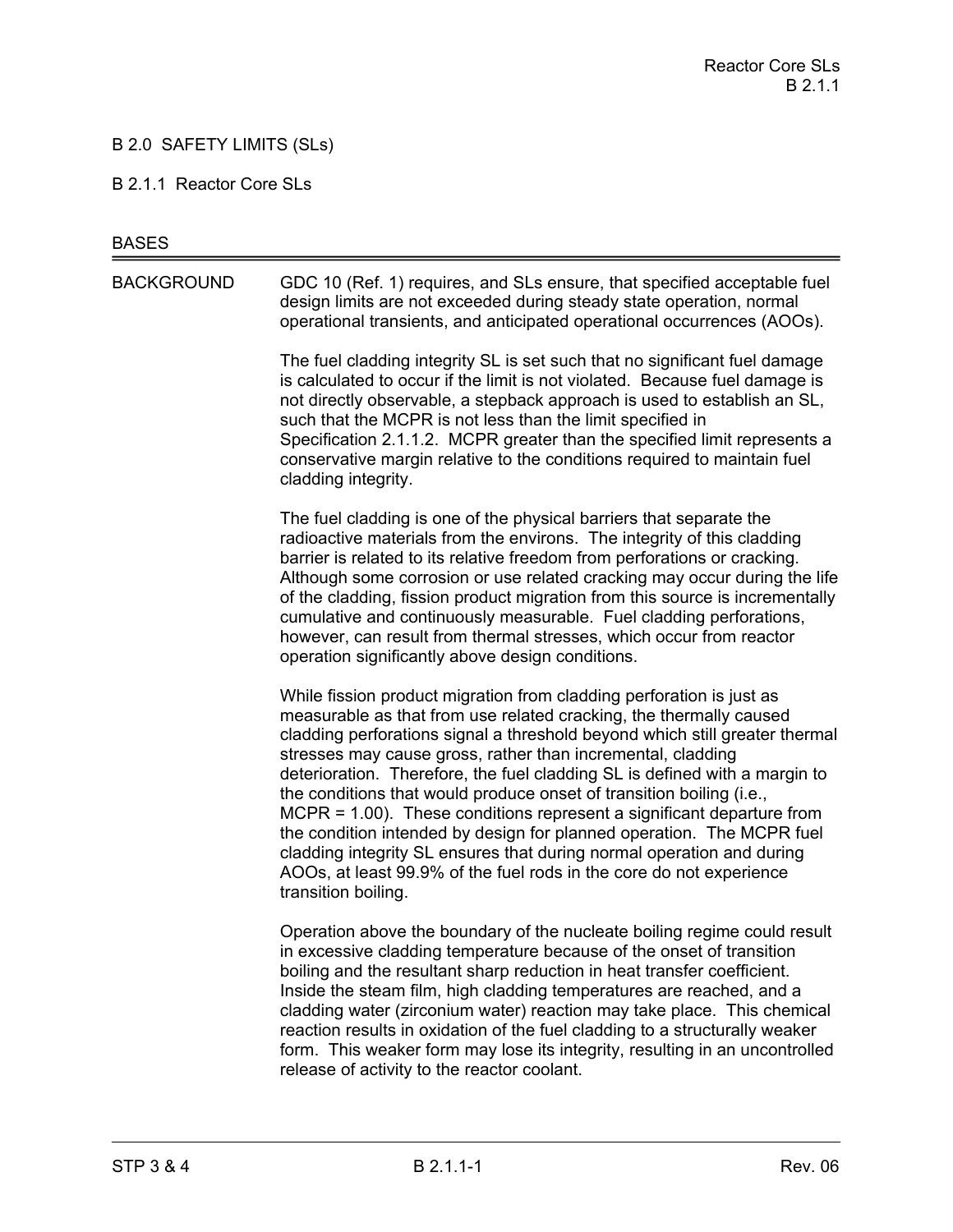APPLICABLE The fuel cladding must not sustain damage as a result of normal SAFETY operation and AOOs. The reactor core SLs are established to preclude ANALYSES violation of the fuel design criterion that an MCPR limit is to be established, such that at least 99.9% of the fuel rods in the core would not be expected to experience the onset of transition boiling.

> The Reactor Protection System setpoints (LCO 3.3.1.1, "SSLC Sensor Instrumentation"), in combination with all the LCOs, are designed to prevent any anticipated combination of transient conditions for Reactor Coolant System water level, pressure, and THERMAL POWER level that would result in reaching the MCPR limit.

# 2.1.1.1 Fuel Cladding Integrity (General Electric Company (GE) Fuel)

GE critical power correlations are applicable for all critical power calculations at pressures  $\geq 5.41$  MPaG or core flows  $\geq 10\%$  of rated flow. For operation at low pressures and low flows, another basis is used, as follows:

Since the pressure drop in the bypass region is essentially all elevation head, the core pressure drop at low power and flows will always be > 0.031 MPa. Analyses (Ref. 2) show that with a bundle flow of 12.7  $m<sup>3</sup>/h$ , bundle pressure drop is nearly independent of bundle power and has a value of 0.024 MPa. Thus, the bundle flow with a 0.031 MPa driving head will be > 12.7  $m^3/h$ . Full scale ATLAS test data taken at pressures from 0.098 MPaA to 5.5 MPaA indicate that the fuel assembly critical power at this flow is approximately 3.35 MWt. With the design peaking factors, this corresponds to a THERMAL POWER > 50% RTP. Thus, a THERMAL POWER limit of 25% RTP for reactor pressure < 5.41 MPaG is conservative.

# 2.1.1.2 MCPR (GE Fuel)

The fuel cladding integrity SL is set such that no significant fuel damage is calculated to occur if the limit is not violated. Since the parameters that result in fuel damage are not directly observable during reactor operation, the thermal and hydraulic conditions that result in the onset of transition boiling have been used to mark the beginning of the region in which fuel damage could occur. Although it is recognized that the onset of transition boiling would not result in damage to BWR fuel rods, the critical power at which boiling transition is calculated to occur has been adopted as a convenient limit. However, the uncertainties in monitoring the core operating state and in the procedures used to calculate the critical power result in an uncertainty in the value of the critical power. Therefore, the fuel cladding integrity SL is defined as the critical power ratio in the limiting fuel assembly for which more than 99.9% of the fuel rods in the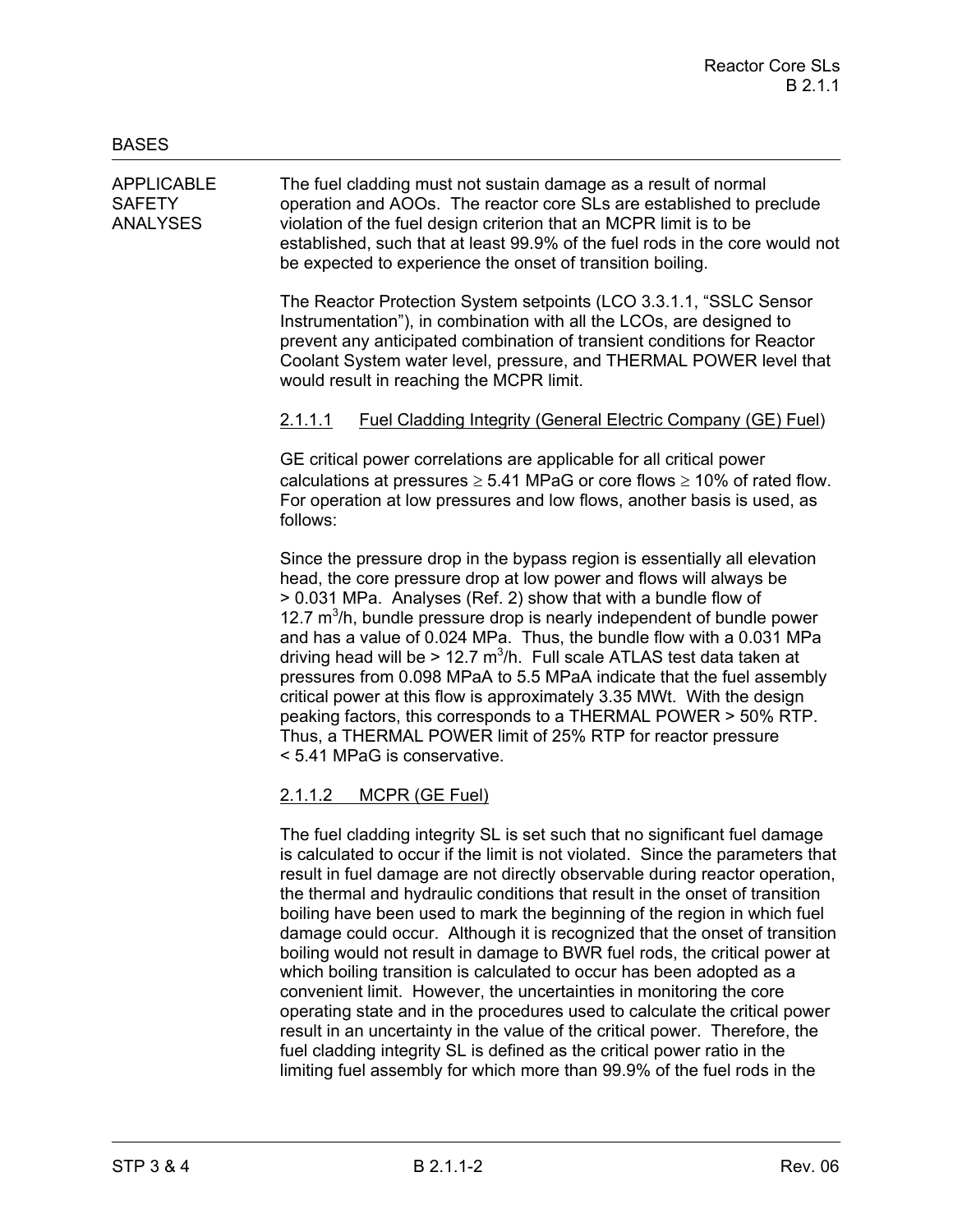| <b>APPLICABLE</b><br><b>SAFETY</b><br><b>ANALYSES</b><br>(continued) | core are expected to avoid boiling transition, considering the power<br>distribution within the core and all uncertainties.                                                                                                                                                                                                                                                                                                                                                                                                                                                                                                                                                                                                                                                                                                                                                   |
|----------------------------------------------------------------------|-------------------------------------------------------------------------------------------------------------------------------------------------------------------------------------------------------------------------------------------------------------------------------------------------------------------------------------------------------------------------------------------------------------------------------------------------------------------------------------------------------------------------------------------------------------------------------------------------------------------------------------------------------------------------------------------------------------------------------------------------------------------------------------------------------------------------------------------------------------------------------|
|                                                                      | The MCPR SL is determined using a statistical model that combines all<br>the uncertainties in operating parameters and the procedures used to<br>calculate critical power. The probability of the occurrence of boiling<br>transition is determined using the approved General Electric Critical<br>Power correlations. Details of the fuel cladding integrity SL calculation<br>are given in Ref. 2. Ref. 2 also includes a tabulation of the uncertainties<br>used in the determination of the MCPR SL and of the nominal values of<br>the parameters used in the MCPR SL statistical analysis.                                                                                                                                                                                                                                                                             |
|                                                                      | <b>Reactor Vessel Water Level</b><br><u>2.1.1.3</u>                                                                                                                                                                                                                                                                                                                                                                                                                                                                                                                                                                                                                                                                                                                                                                                                                           |
|                                                                      | During MODES 1 and 2, the reactor vessel water level is required to be<br>above the top of the active fuel to provide core cooling capability. With<br>fuel in the reactor vessel during periods when the reactor is shut down,<br>consideration must be given to water level requirements due to the effect<br>of decay heat. If the water level should drop below the top of the active<br>irradiated fuel during this period, the ability to remove decay heat is<br>reduced. This reduction in cooling capability could lead to elevated<br>cladding temperatures and clad perforation in the event that the water<br>level becomes < 2/3 of the core height. The reactor vessel water level SL<br>has been established at the top of the active irradiated fuel to provide a<br>point that can be monitored and to also provide adequate margin for<br>effective action. |
| <b>SAFETY LIMITS</b>                                                 | The reactor core SLs are established to protect the integrity of the fuel<br>clad barrier to the release of radioactive materials to the environs.<br>SL 2.1.1.1 and SL 2.1.1.2 ensure that the core operates within the fuel<br>design criteria. SL 2.1.1.3 ensures that the reactor vessel water level is<br>greater than the top of the active irradiated fuel, thus maintaining a<br>coolable geometry.                                                                                                                                                                                                                                                                                                                                                                                                                                                                   |
| <b>APPLICABILITY</b>                                                 | SLs 2.1.1.1, 2.1.1.2, and 2.1.1.3 are applicable in all MODES.                                                                                                                                                                                                                                                                                                                                                                                                                                                                                                                                                                                                                                                                                                                                                                                                                |
| <b>SAFETY LIMIT</b><br><b>VIOLATIONS</b>                             | Exceeding an SL may cause fuel damage and create a potential for<br>radioactive releases in excess of 10 CFR 100, "Reactor Site Criteria,"<br>limits (Ref. 3). Therefore, it is required to insert all insertable control rods<br>and restore compliance with the SL within 2 hours. The 2 hour<br>Completion Time ensures that the operators take prompt remedial action<br>and also ensures that the probability of an accident occurring during this<br>period is minimal.                                                                                                                                                                                                                                                                                                                                                                                                 |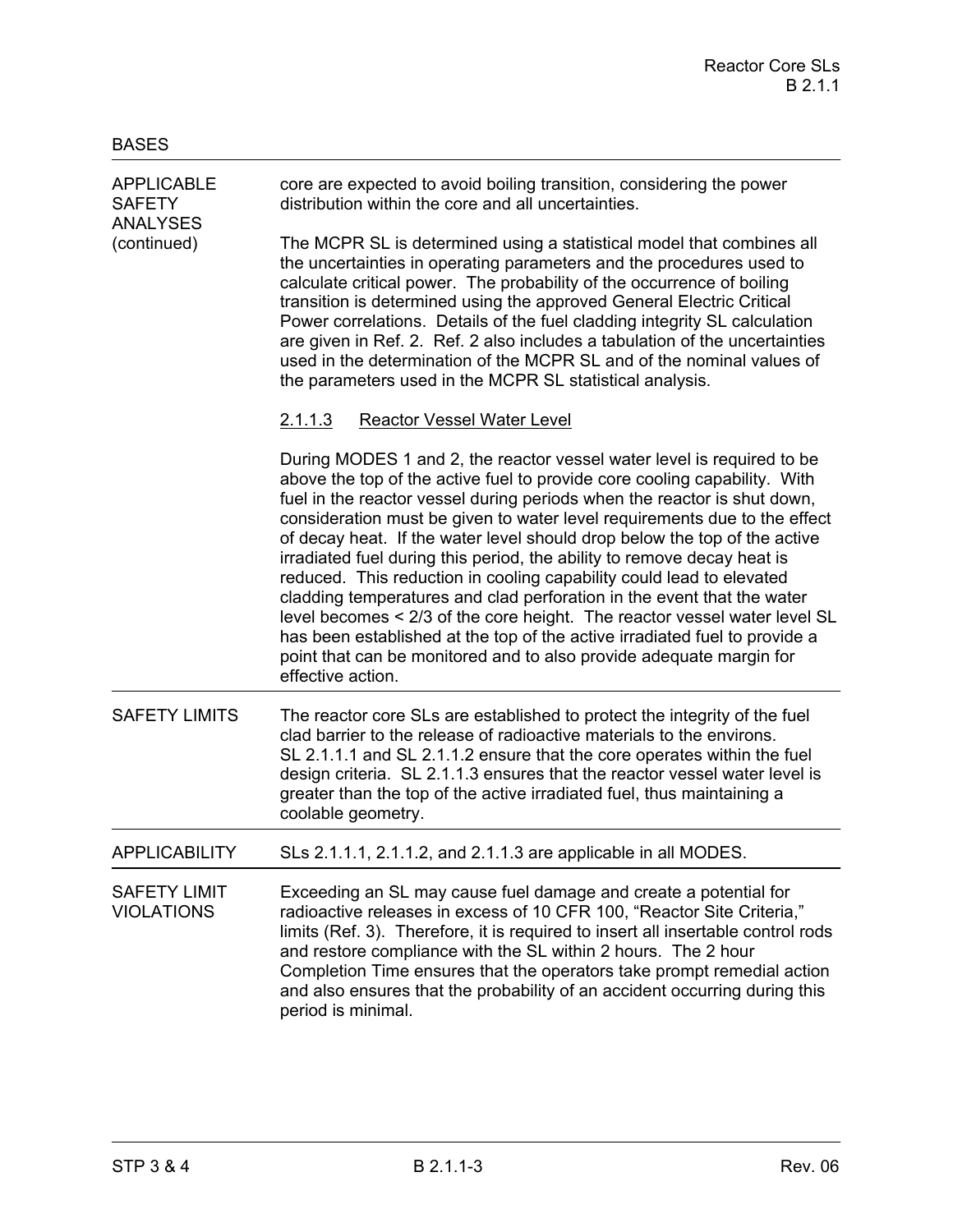- REFERENCES 1. 10 CFR 50, Appendix A, GDC 10.
	- 2. NEDE-24011-P-A, (latest approved revision).
	- 3. 10 CFR 100.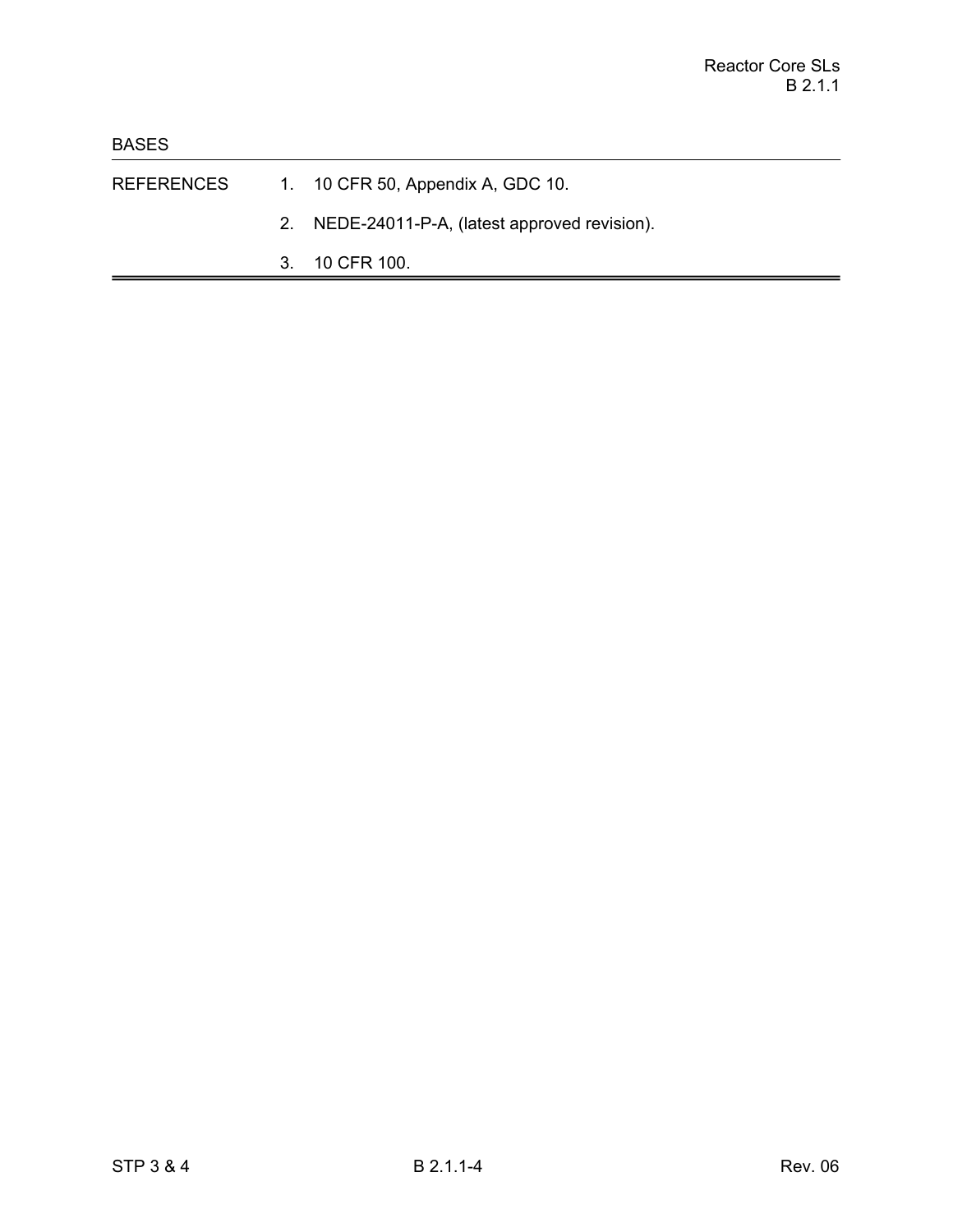# B 2.0 SAFETY LIMITS (SLs)

B 2.1.2 Reactor Coolant System (RCS) Pressure SL

# BASES

| <b>BACKGROUND</b>                                     | The SL on reactor steam dome pressure protects the RCS against<br>overpressurization. In the event of fuel cladding failure, fission products<br>are released into the reactor coolant. The RCS then serves as the<br>primary barrier in preventing the release of fission products into the<br>atmosphere. Establishing an upper limit on reactor steam dome pressure<br>ensures continued RCS integrity. According to 10 CFR 50, Appendix A,<br>GDC 14, "Reactor Coolant Pressure Boundary," and GDC 15, "Reactor<br>Coolant System Design" (Ref. 1), the reactor coolant pressure boundary<br>(RCPB) shall be designed with sufficient margin to ensure that the design<br>conditions are not exceeded during normal operation and anticipated<br>operational occurrences (AOOs). |
|-------------------------------------------------------|--------------------------------------------------------------------------------------------------------------------------------------------------------------------------------------------------------------------------------------------------------------------------------------------------------------------------------------------------------------------------------------------------------------------------------------------------------------------------------------------------------------------------------------------------------------------------------------------------------------------------------------------------------------------------------------------------------------------------------------------------------------------------------------|
|                                                       | During normal operation and AOOs, RCS pressure is limited from<br>exceeding the design pressure by more than 10%, in accordance with<br>Section III of the ASME Code (Ref. 2). To ensure system integrity, all<br>RCS components are hydrostatically tested at 125% of design pressure,<br>in accordance with ASME Code requirements, prior to initial operation<br>when there is no fuel in the core. Any further hydrostatic testing with fuel<br>in the core is done under LCO 3.10.1, "Inservice Leak and Hydrostatic<br>Testing Operation." Following inception of unit operation, RCS<br>components shall be pressure tested, in accordance with the<br>requirements of ASME Code, Section XI (Ref. 3).                                                                        |
|                                                       | Overpressurization of the RCS could result in a breach of the RCPB. If<br>this occurred in conjunction with a fuel cladding failure, fission products<br>could enter the containment atmosphere, raising concerns relative to<br>limits on radioactive releases specified in 10 CFR 100, "Reactor Site<br>Criteria" (Ref. 4).                                                                                                                                                                                                                                                                                                                                                                                                                                                        |
| <b>APPLICABLE</b><br><b>SAFETY</b><br><b>ANALYSES</b> | The RCS safety/relief valves and the Reactor Protection System Reactor<br>Vessel Steam Dome Pressure - High Function have settings established<br>to ensure that the RCS pressure SL will not be exceeded.                                                                                                                                                                                                                                                                                                                                                                                                                                                                                                                                                                           |
|                                                       | The RCS pressure SL has been selected such that it is at a pressure<br>below which it can be shown that the integrity of the system is not<br>endangered. The reactor pressure vessel is designed to ASME, Boiler<br>and Pressure Vessel Code, Section III, 1989 Edition, excluding Addenda<br>(Ref. 5), which permits a maximum pressure transient of 110%,<br>9.48 MPaG, of design pressure 8.62 MPaG. The SL of 9.13 MPaG, as<br>measured by the reactor steam dome pressure indicator, is equivalent to<br>9.48 MPaG at the lowest elevation of the RCS. The RCS pressure SL is<br>selected to be the lowest transient overpressure allowed by the applicable<br>codes.                                                                                                          |